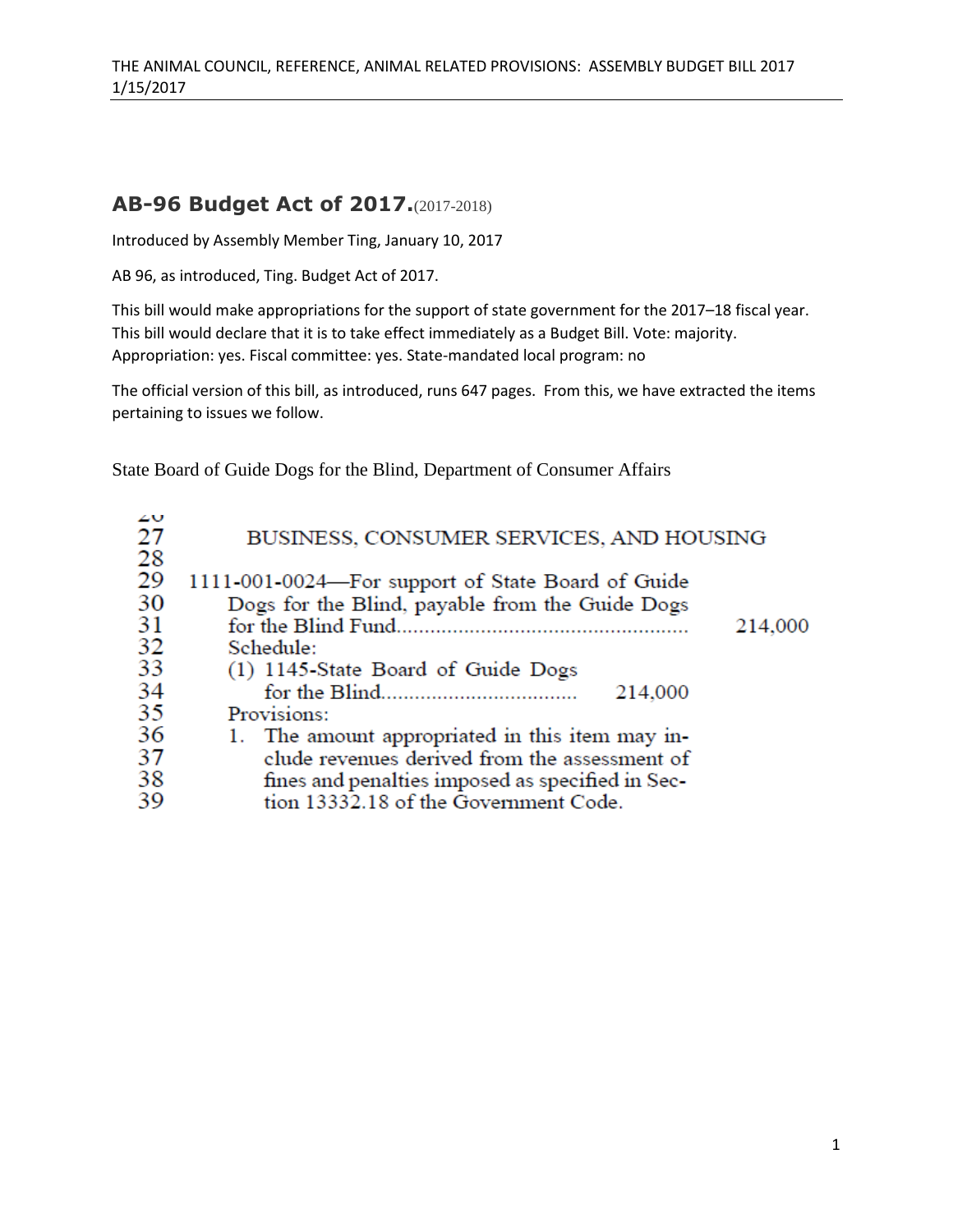Funded State Mandates (as opposed to "unfunded") - Hayden Bill issue

| 26 | (5) 6905050-Funded Mandates: Pur-             |
|----|-----------------------------------------------|
| 27 | suant to the provisions of Section            |
| 28 | 17581 of the Government Code, the             |
| 29 | mandates identified in the following          |
| 30 | schedule are specifically identified          |
| 31 | by the Legislature for suspension             |
| 32 | during the 2017–18 fiscal year                |
| 33 | (a) Absentee Ballots (Ch. 77, Stats. 1978 and |
| 34 | Ch. 1032, Stats. 2002) (CSM 3713)             |
| 35 | (b) Absentee Ballots-Tabulation by Precinct   |
| 36 | (Ch. 697, Stats. 1999) (00-TC-08)             |
| 37 | (c) AIDS/Search Warrant (Ch. 1088, Stats.     |
| 38 | 1988) (CSM 4392)                              |
| 39 | (d) Airport Land Use Commission/Plans (Ch.    |
| 40 | 644, Stats. 1994) (CSM 4507)                  |
| 41 | (e) Animal Adoption (Ch. 752, Stats. 1998 and |
| 42 | Ch. 313, Stats. 2004) (04-PGA-01 and 98-      |
| 43 | $TC-11)$                                      |

Income Tax Checkoff for statutory fund. More more information, see Franchise Tax Board initial analysis [https://www.ftb.ca.gov/law/legis/15\\_16bills/ab485\\_Final.pdf](https://www.ftb.ca.gov/law/legis/15_16bills/ab485_Final.pdf)

|    | 26 7730-001-8097-For support of Franchise Tax Board, |       |       |
|----|------------------------------------------------------|-------|-------|
| 27 | payable from the Prevention of Animal Homeless-      |       |       |
| 28 |                                                      |       | 6,000 |
| 29 | Schedule:                                            |       |       |
| 30 |                                                      | 6,000 |       |
|    |                                                      |       |       |

|    | 45 8570-001-8097—For support of Department of Food and |        |
|----|--------------------------------------------------------|--------|
| 46 | Agriculture, payable from the Prevention of Animal     |        |
| 47 |                                                        | 10,000 |

99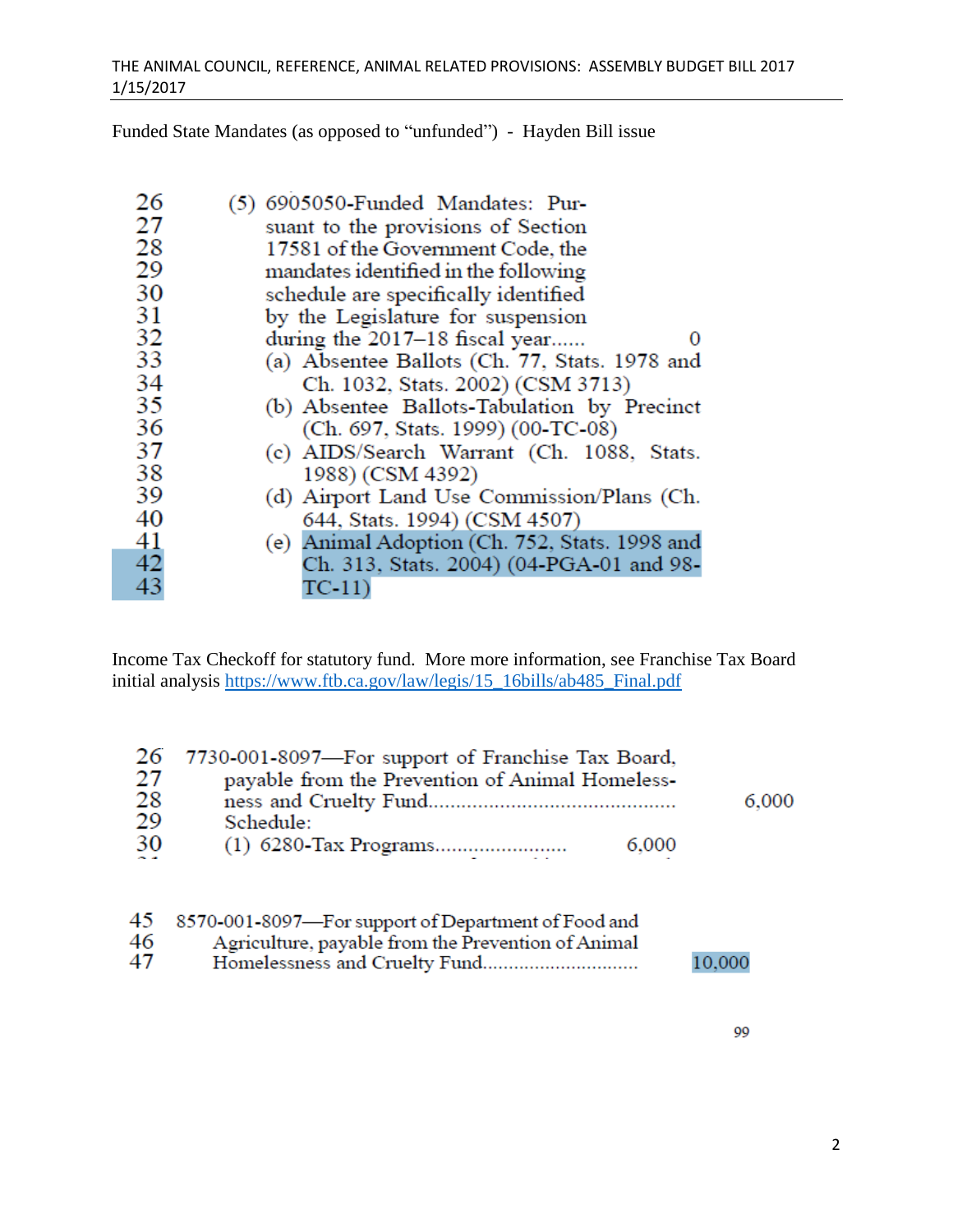|               | — 553                                                | AB 96   |
|---------------|------------------------------------------------------|---------|
|               | Item                                                 | Amount  |
| 1             | Schedule:                                            |         |
|               | (1) 6590 General Agricultural Activi-                |         |
| $\frac{2}{3}$ | 10,000                                               |         |
|               |                                                      |         |
|               |                                                      |         |
| 13            | 8570-101-8097-For local assistance, Department of    |         |
| 14            | Food and Agriculture, payable from the Prevention    |         |
| 15            | of Animal Homelessness and Cruelty Fund              | 184,000 |
| 16            | Schedule:                                            |         |
| 17            | (1) 6590 General Agricultural Activi-                |         |
| 18            | 184,000                                              |         |
| 19            | Provisions:                                          |         |
| 20            |                                                      |         |
|               | 1. Funds appropriated in this item are to be expend- |         |
| 21            | ed for the purposes identified in Chapter 557 of     |         |
| 22            | the Statutes of 2015 (Article 23 (commencing         |         |
| 23            | with Section 18901) of Chapter 3 of Part 10.2        |         |
| 24            | of Division 2 of the Revenue and Taxation            |         |
| 25            | Code).                                               |         |
|               |                                                      |         |

Statutory program – Pet Lover's License Plate – available from Department of Motor Vehicles, funds administered by Veterinary Medical Board for payment to a nonprofit organization.

| 39 | 1111-101-3139-For local assistance, Pet Lover's Li- |         |
|----|-----------------------------------------------------|---------|
| 40 | cense Plate Program administered by the Veterinary  |         |
| 41 | Medical Board, payable from the Pet Lover's Ac-     |         |
| 42 | count, Specialized License Plate Fund               | 150,000 |
| 43 | Schedule:                                           |         |
| 44 | (1) 1236-Veterinary Medical Board Pet               |         |
| 45 | Lover's License Plate Program<br>150,000            |         |